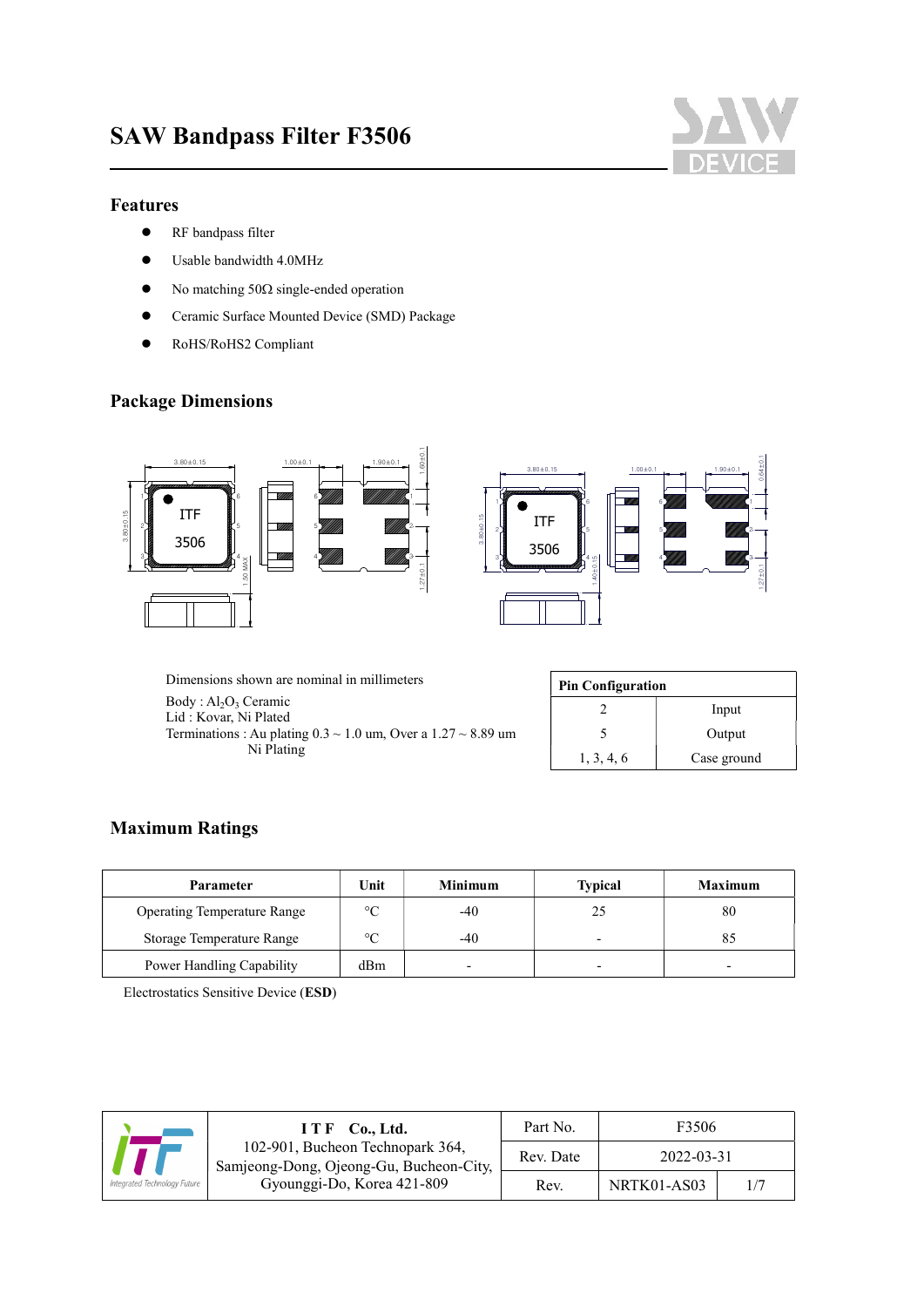

# Specifications

 $\overline{a}$ 

Fc = 350.0MHz

Terminating source impedance :  $50\Omega$ 

Terminating load impedance  $\therefore$  50 $\Omega$ 

|                                                                    |            | Minimum  | Typical  | Maximum |
|--------------------------------------------------------------------|------------|----------|----------|---------|
| Center Frequency (Fc)                                              | <b>MHz</b> |          | 350      |         |
| Insertion Loss (Fc $\pm$ 2.0 MHz)                                  | dB         |          | 2.5      | 3.5     |
| Amplitude Ripple (Fc $\pm$ 2.0 MHz)                                | dB         |          | 1.0      | 1.5     |
| VSWR (Fc $\pm$ 2.0 MHz)                                            |            |          | 1.3      | 2.0     |
| Absolute Attenuation                                               |            |          |          |         |
| $\sim 335.0 \text{ MHz}$<br>D.C.<br>$375.0 \sim 400.0 \text{ MHz}$ | dB         | 45<br>45 | 50<br>55 |         |

#### Notes :

1) All specifications are based on the matching schematic shown below, measured by Agilent Network analyzer and

full 2 port calibration.

2) Electrical margin has been built into the design to account for the variations due to temperature drift and manufacturing tolerances

|                                                                             | $I T F$ Co., Ltd.          | Part No.   | F3506       |  |
|-----------------------------------------------------------------------------|----------------------------|------------|-------------|--|
| 102-901, Bucheon Technopark 364,<br>Samjeong-Dong, Ojeong-Gu, Bucheon-City, | Rev. Date                  | 2022-03-31 |             |  |
| Integrated Technology Future                                                | Gyounggi-Do, Korea 421-809 | Rev.       | NRTK01-AS03 |  |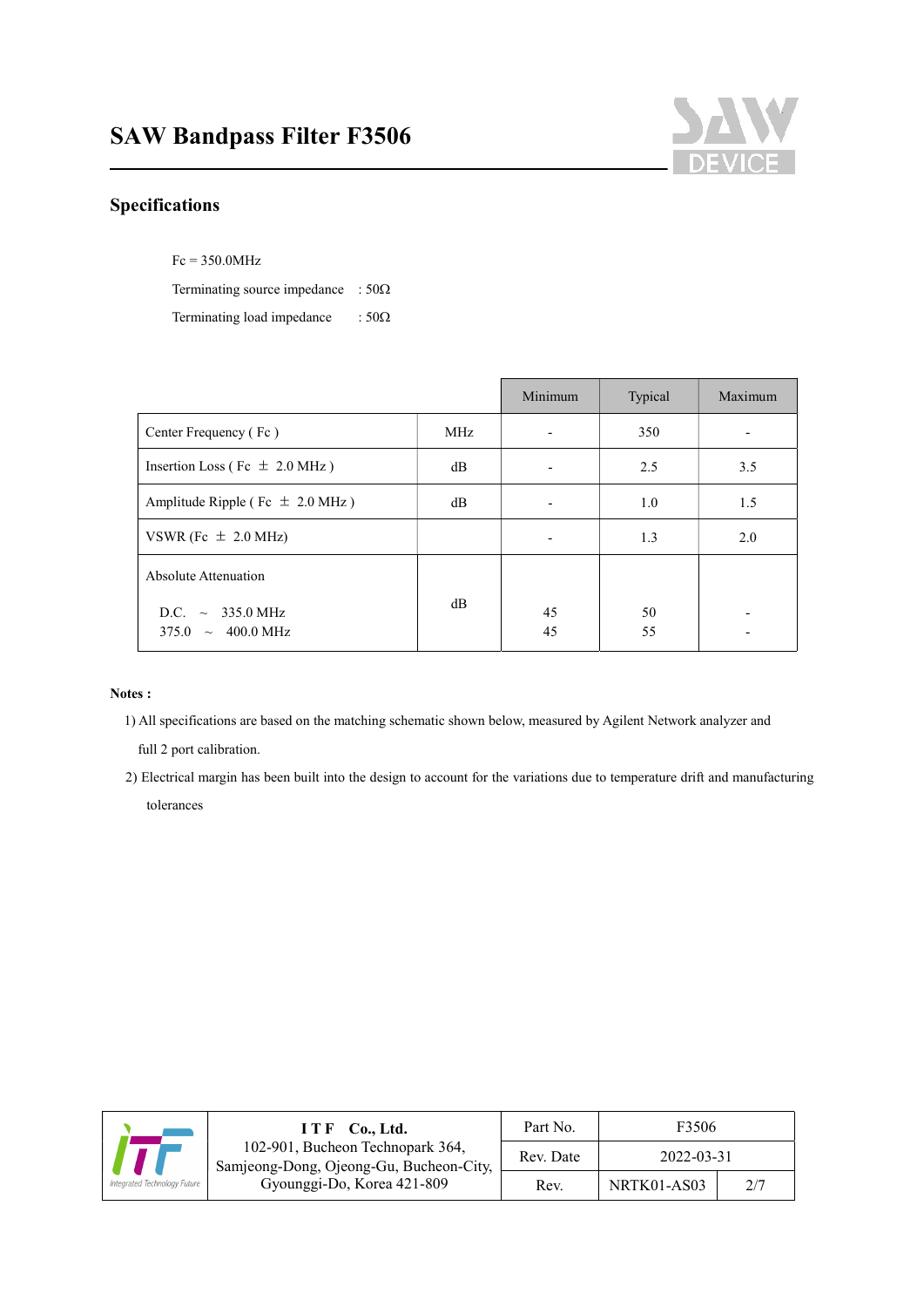

## Matching Schematic

 $\overline{a}$ 

( Actual matching values may vary due to PCB layout and parasitics )



# Marking Configuration



1) Pad Number 1 Index

#### 2) Manufacturer name

3) Marking Number

\* Ink or Laser Marking available

|                              | $I T F$ Co., Ltd.                                                           | Part No.  | F3506       |     |
|------------------------------|-----------------------------------------------------------------------------|-----------|-------------|-----|
|                              | 102-901, Bucheon Technopark 364,<br>Samjeong-Dong, Ojeong-Gu, Bucheon-City, | Rev. Date | 2022-03-31  |     |
| Integrated Technology Future | Gyounggi-Do, Korea 421-809                                                  | Rev.      | NRTK01-AS03 | 3/7 |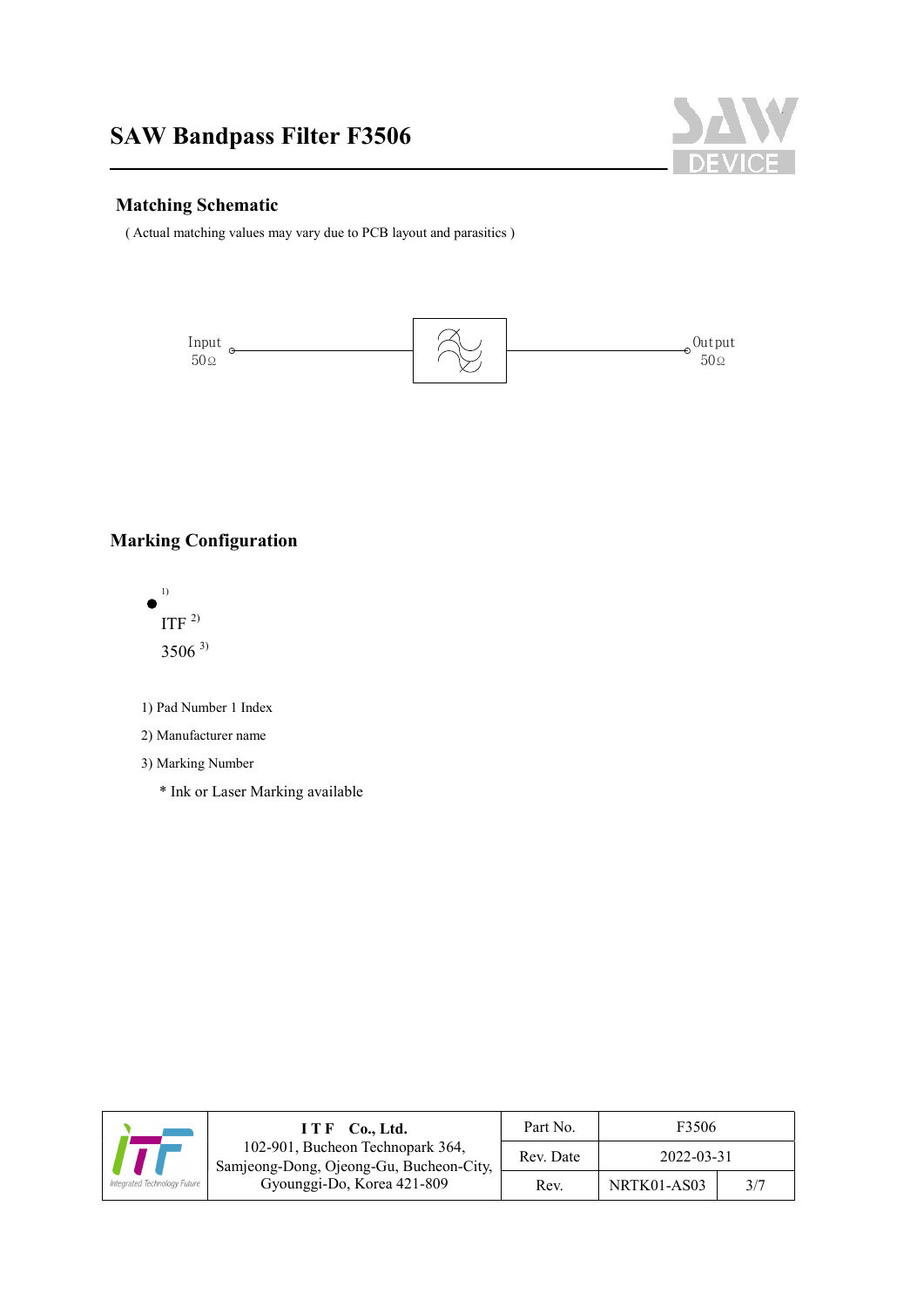

# Typical Performance ( at 25℃ )

 $\overline{a}$ 





|                              | $I T F$ Co., Ltd.                                                           | Part No.  | F3506       |     |
|------------------------------|-----------------------------------------------------------------------------|-----------|-------------|-----|
|                              | 102-901, Bucheon Technopark 364,<br>Samjeong-Dong, Ojeong-Gu, Bucheon-City, | Rev. Date | 2022-03-31  |     |
| Integrated Technology Future | Gyounggi-Do, Korea 421-809                                                  | Rev.      | NRTK01-AS03 | 4/7 |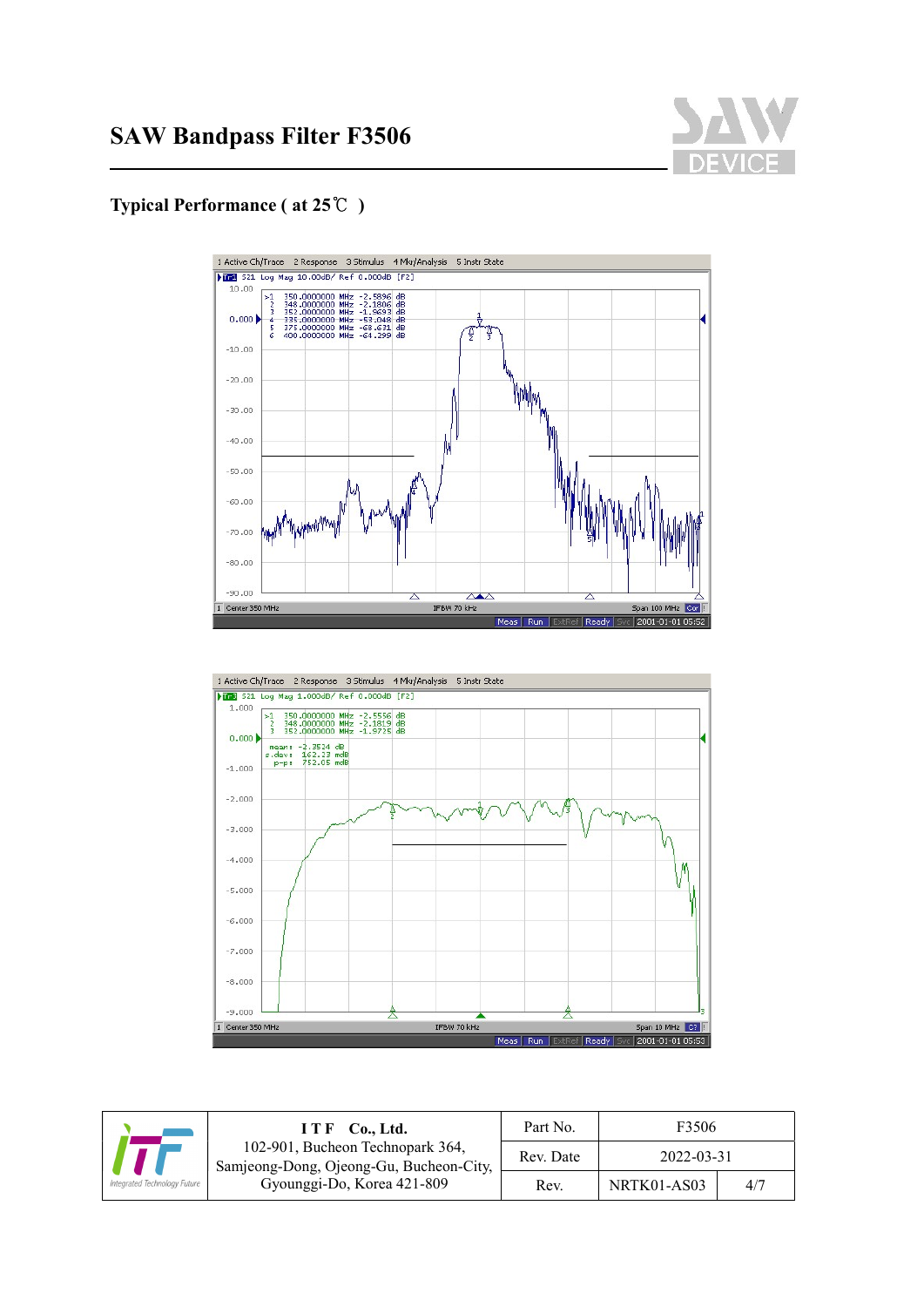

# Input / Output VSWR Charts

 $\overline{a}$ 



## Input / Output Smith Charts



|                              | ITF Co., Ltd.                                                               | Part No.  | F3506       |  |
|------------------------------|-----------------------------------------------------------------------------|-----------|-------------|--|
|                              | 102-901, Bucheon Technopark 364,<br>Samjeong-Dong, Ojeong-Gu, Bucheon-City, | Rev. Date | 2022-03-31  |  |
| Integrated Technology Future | Gyounggi-Do, Korea 421-809                                                  | Rev.      | NRTK01-AS03 |  |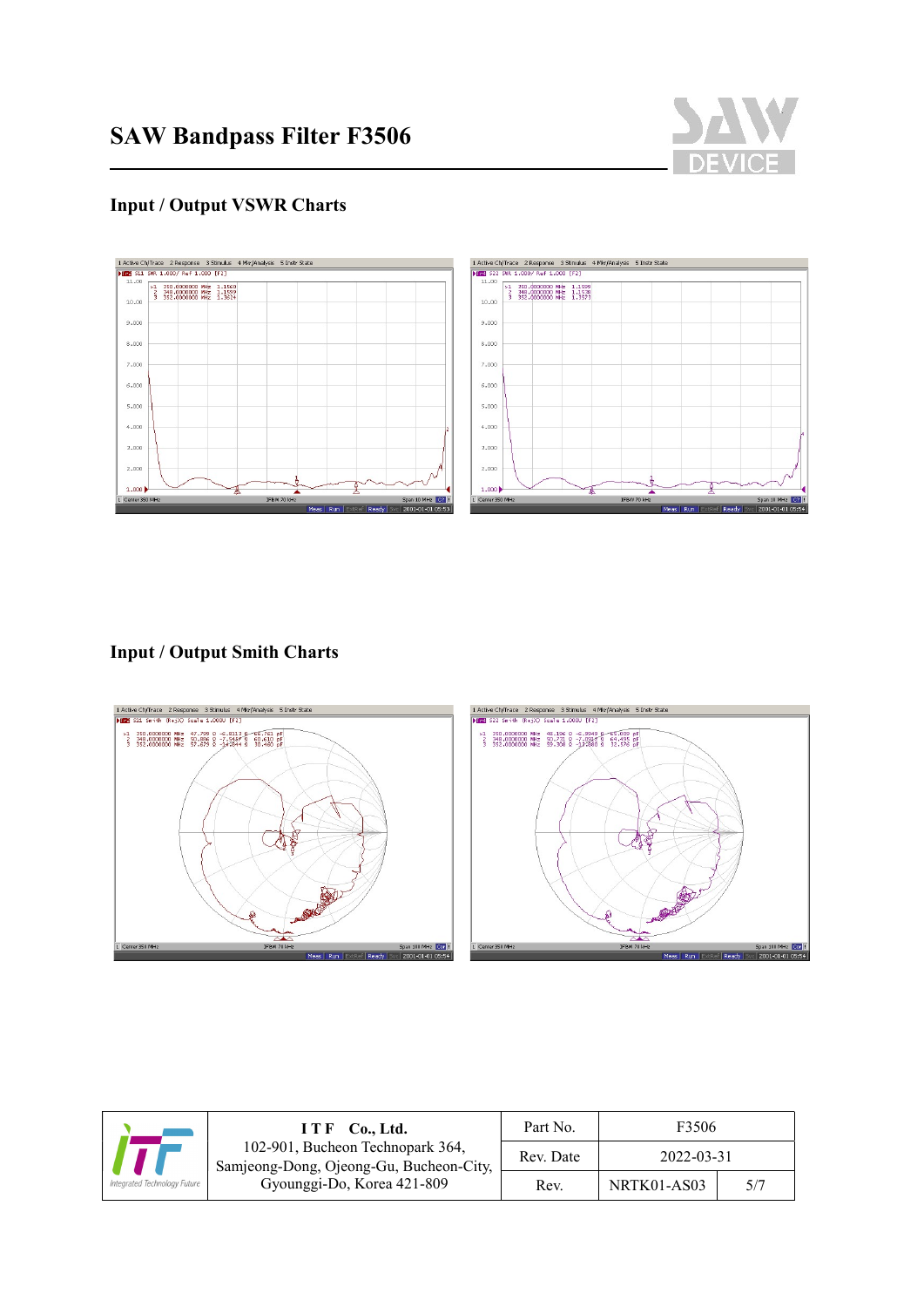

### Packing Specification

 $\overline{a}$ 

- 1. Reeling Quantity : 1000 pcs / reel
- 2. Taping Structure : The tape shall be wound around the reel in the direction shown below.



## Tape Specification

1. Leader part and vacant position specification



2. Tensile strength of carrier tape



|                   | $ITF$ Co., Ltd.                                                             | Part No.  | F3506       |     |
|-------------------|-----------------------------------------------------------------------------|-----------|-------------|-----|
|                   | 102-901, Bucheon Technopark 364,<br>Samjeong-Dong, Ojeong-Gu, Bucheon-City, | Rev. Date | 2022-03-31  |     |
| Fechnology Future | Gyounggi-Do, Korea 421-809                                                  | Rev.      | NRTK01-AS03 | 6/7 |